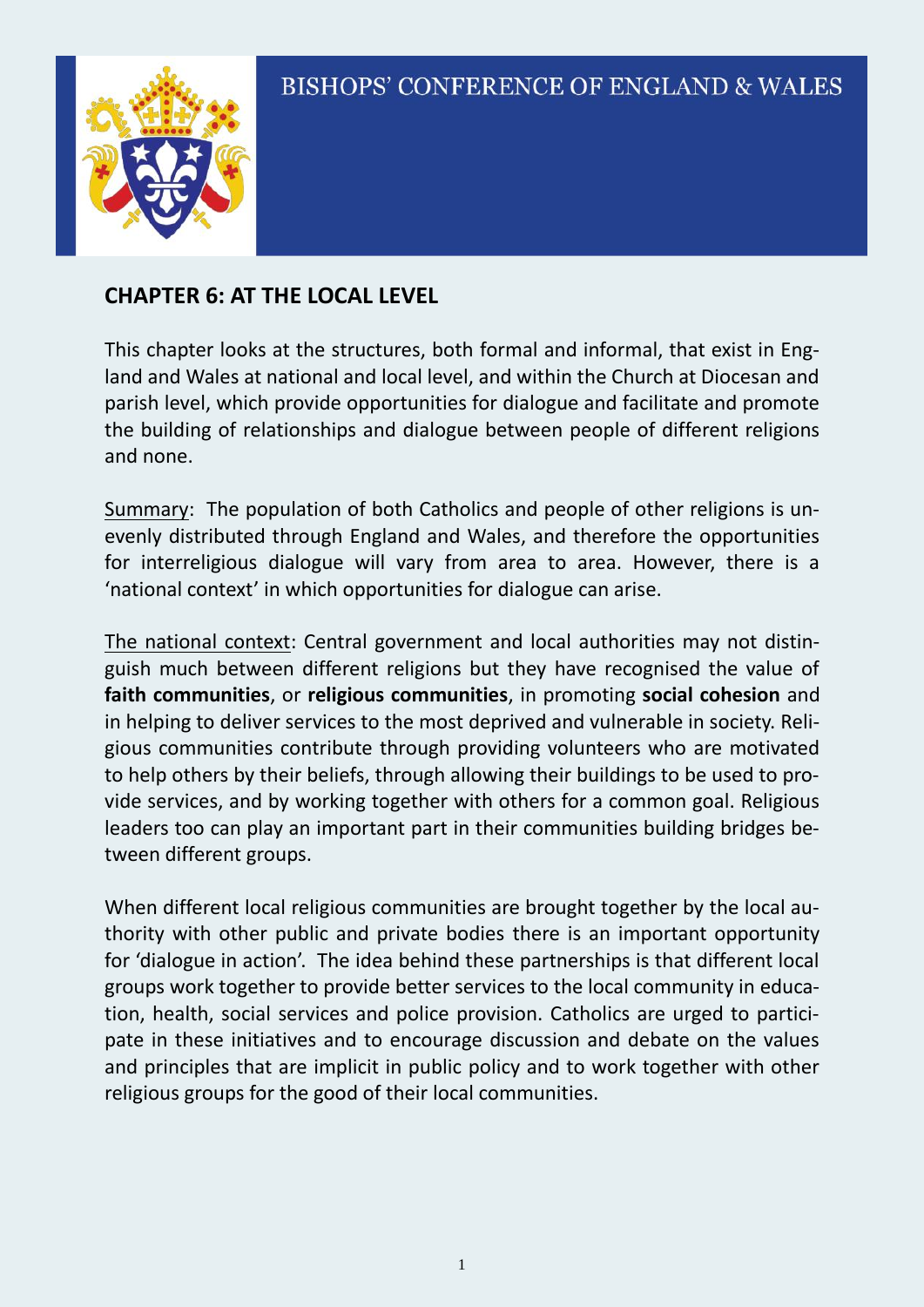

The Catholic context: For those Catholics who think about people of other religions in terms of their need of conversion, the work of dialogue may first need a 'journey of mind and heart' to enable them to respond to dialogue which is part of our baptismal calling. To encourage a response to this call many bishops have appointed a **Diocesan interreligious co-ordinator** to promote and support the work of dialogue in the diocese. An important aspect of this work is formation and education for both clergy and laity so that they fully understand their involvement in interreligious relations and dialogue is a divine call and an intrinsic part of being a Catholic.

Usually the laity is best placed to engage in dialogue in their daily life and work. The role of the priest is principally to give leadership, to make clear that interreligious dialogue is part of Church teaching, and to encourage and enable the laity.

Religious congregations often play a particular role in interreligious dialogue and understanding because of their missionary work, their academic experience, or their experience of contemplative prayer and mysticism which links them to similar traditions in many other religions.

Schools have a particular part to play in terms of the experience they offer to pupils and through the role they play in the community. Catholic schools often attract families from other religious communities. Children will learn to live as good neighbours alongside each other and respect each others' different religions and cultures as they study together, learn about each others' religious beliefs and ways of life and gain new insights by reflecting on them.

Local opportunities: Other structures and opportunities for interreligious dialogue, both formal and informal, also exist to help those who wish to become involved in interreligious dialogue. Many areas have local '**Council of Faiths**' or an 'Interfaith Forum' in which people of different religions meet together and work for the good of the local community or simply meet and pray. All of these opportunities are enriched by working together with other Christians, so that resources can be pooled and Christians can relate to people of other religions together.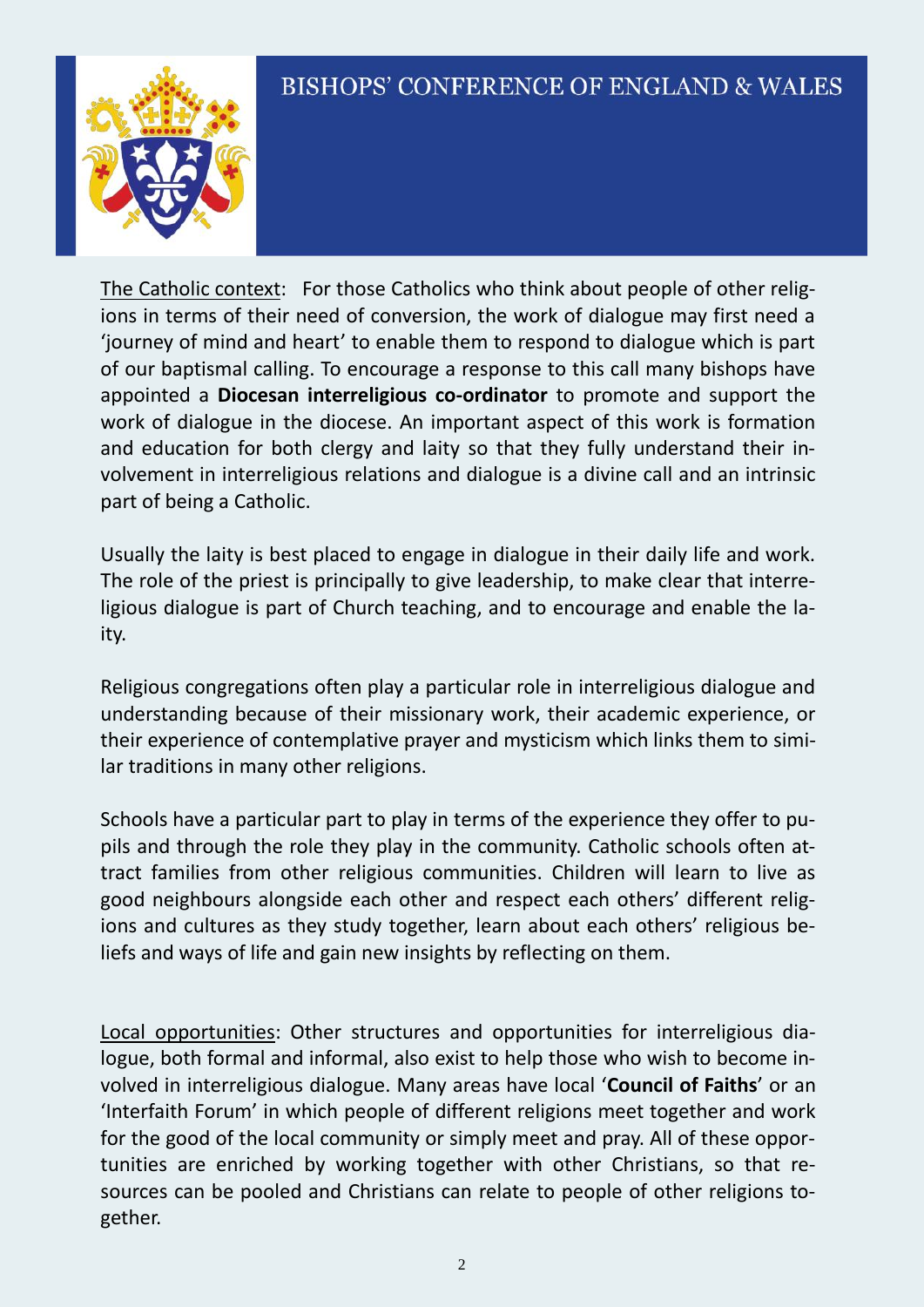

Chaplaincies are often ecumenical and interreligious. Catholics play an essential part but must avoid a reductionist approach which disregards differences of faith for a common 'spirituality'.

#### **Opportunities for interreligious 'dialogue of action' exist in**

- Government initiatives which view faith communities as partners in delivering services, especially in the most deprived areas
- Offering church buildings and other resources for the use of the community to build good relations between races and religions
- Involvement in local authority consultation exercises on matters of public policy, local strategic partnerships and other such initiatives
- Linking diocesan youth services with the work of interreligious dialogue
- Involvement in diocesan Commissions and Committees and local parish groups for interreligious dialogue
- Involvement with diocesan Commissions and Committees and local parish groups that link with work with people of different religions such as Justice and Peace and support for asylum seekers
- Local 'Council of Faiths' and 'Interfaith Forum' and other informal local groups.

#### **Opportunities for other forms of dialogue exist in:**

- Delivering greetings from the Holy See or personal greetings from the parish community to different religious communities at times of change to 'celebration' significance in their religion
- Living, working, studying and praying together in schools and community groups
- Learning about different religions, their beliefs and ways of living
- Co-operating with colleagues of other religions in situations such as chaplaincies.

### **Formation and education is essential:**

- To help clergy and laity understand that interreligious dialogue is part of the work we are called to do by our baptism
- To provide a theological and spiritual basis for the commitment to dialogue
- To enable those engaged in dialogue to feel secure in their knowledge
- To understand the nature of dialogue and its place in the mission of the Church
- To respect each person's individuality and freedom to respond to the call to dialogue in ways appropriate to them
- To learn about the different religions.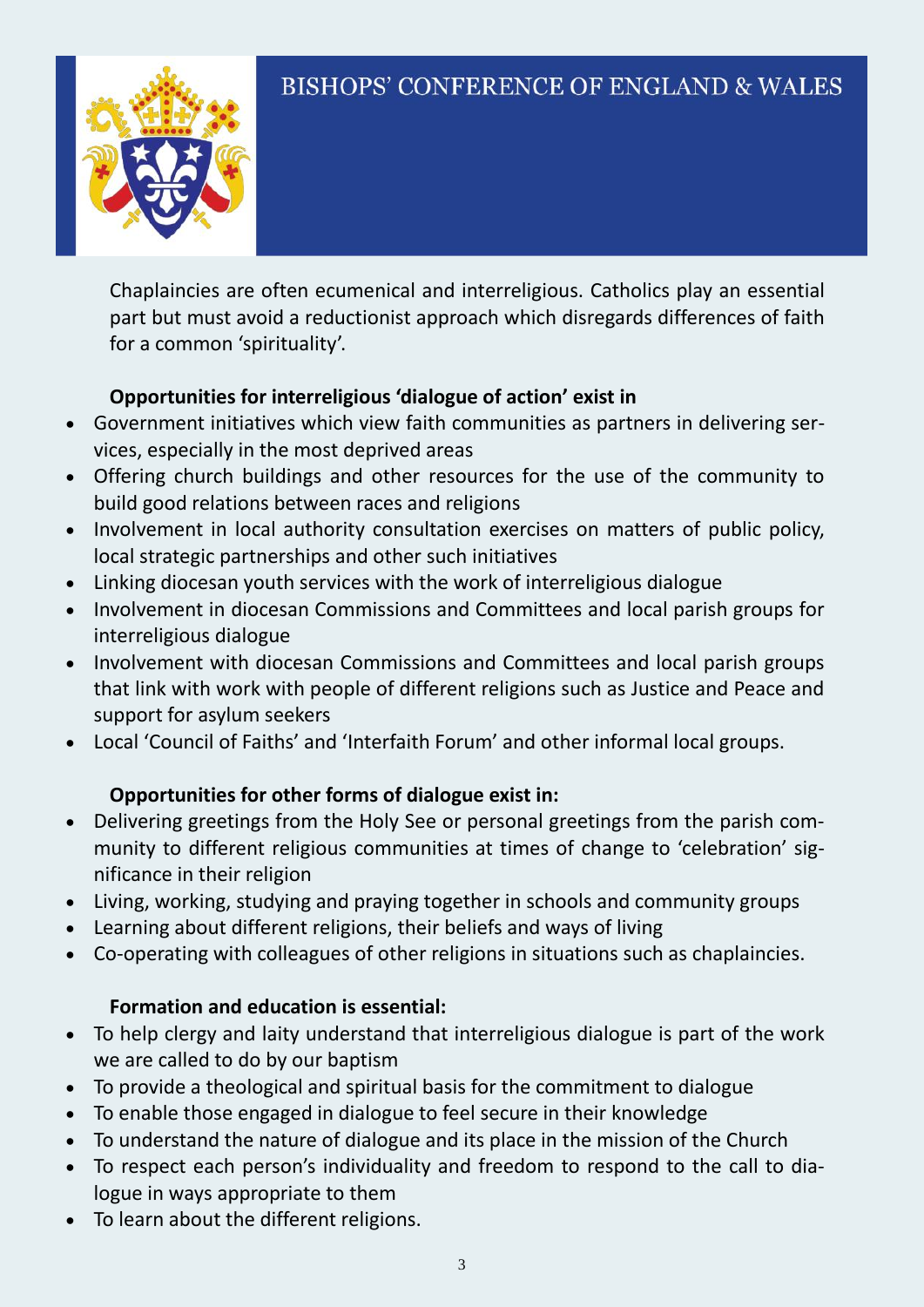

#### **Glossary**

ions.

policies.

**Faith communities or religious communities**: The term used mainly by central and local Government to describe religions as one set among many private sector organisations with potential to be partners in local initiatives to create social cohesion. Not to be confused with the usual Catholic usage of religious communities which refers to *communities of consecrated male or female religious.*

**Social cohesion**: The 'glue' that holds society together to ensure the well-being of all its members, minimizing disparities and avoiding marginalization. **Diocesan Interreligious Coordinator**: a priest, religious or layperson appointed by their bishop to coordinate and advance the work of religious relations and advise the bishop about any issues arising from relations with those of other relig-

**Council of Faiths**: Local authority initiated bodies or forums formed by representatives of the different religions in an area designed to foster 'interfaith' dialogue and to be the 'voice' of religions responding to local government initiatives and

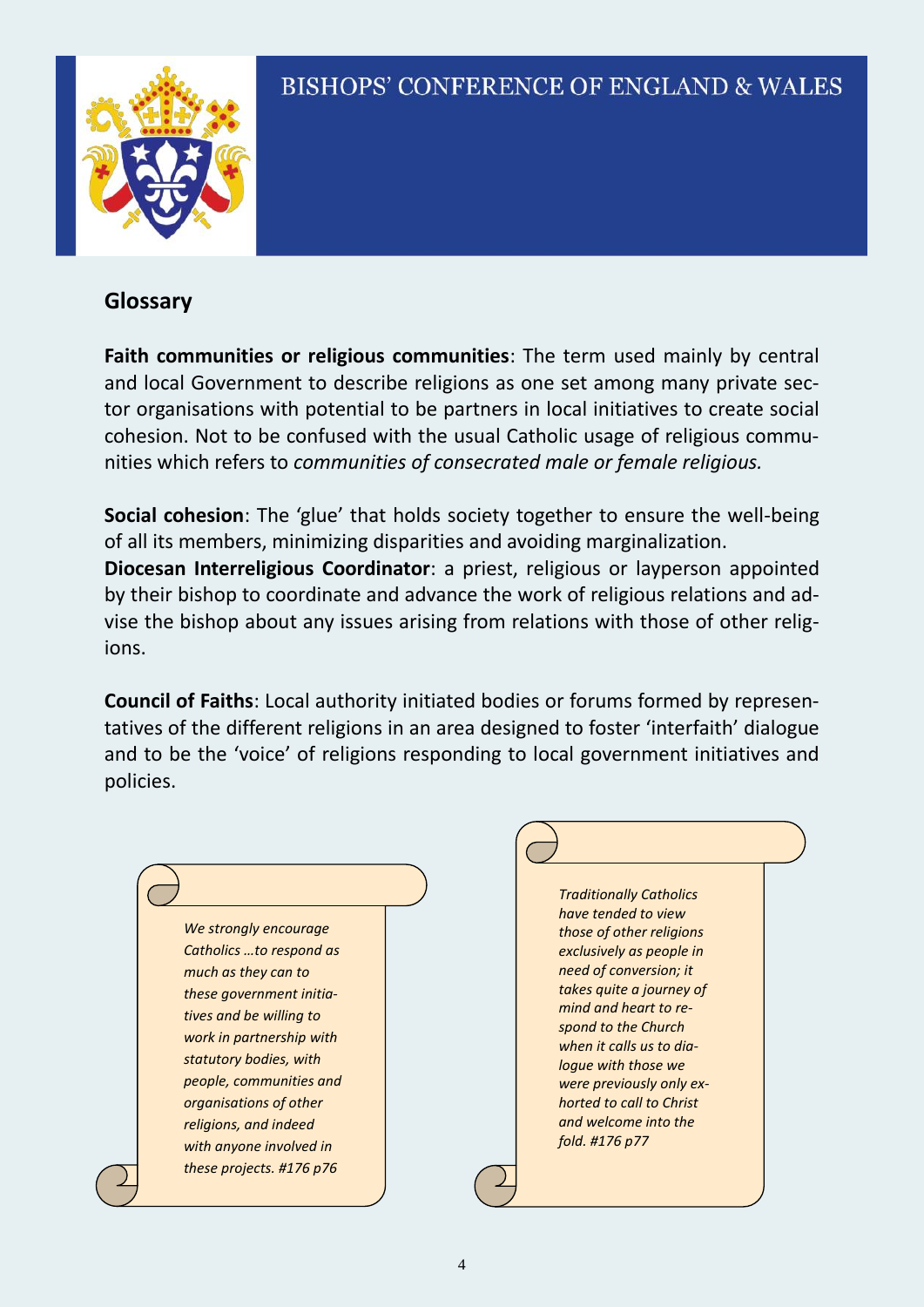

### **Questions for discussion**

### **On the text**

Which religions do people in your diocese belong to and how many of them are there? How does this affect the bishops' call to interreligious dialogue?

What does the document mean when it talks about changes in government attitudes to religion and religions (Paragraph 169)? What influence does this have on the Church's work in interreligious dialogue?

Describe how the bishops see the roles of clergy and laity in dialogue.

- How do the bishops describe the role of the Catholic school in relation to dialogue?
- How do you view the work of Catholic chaplains? How can they be supported?

#### **From your experience**

- How do you feel when you hear that the bishops are asking you personally to become involved in interreligious dialogue?
- What are the opportunities or obstacles to dialogue in your situation? Describe any interreligious events or contacts you have been involved in. What would you like to be involved in, for example in parish, school, or work place?
- What sort of formation do you think you might need to engage in dialogue? Where would you go to get it?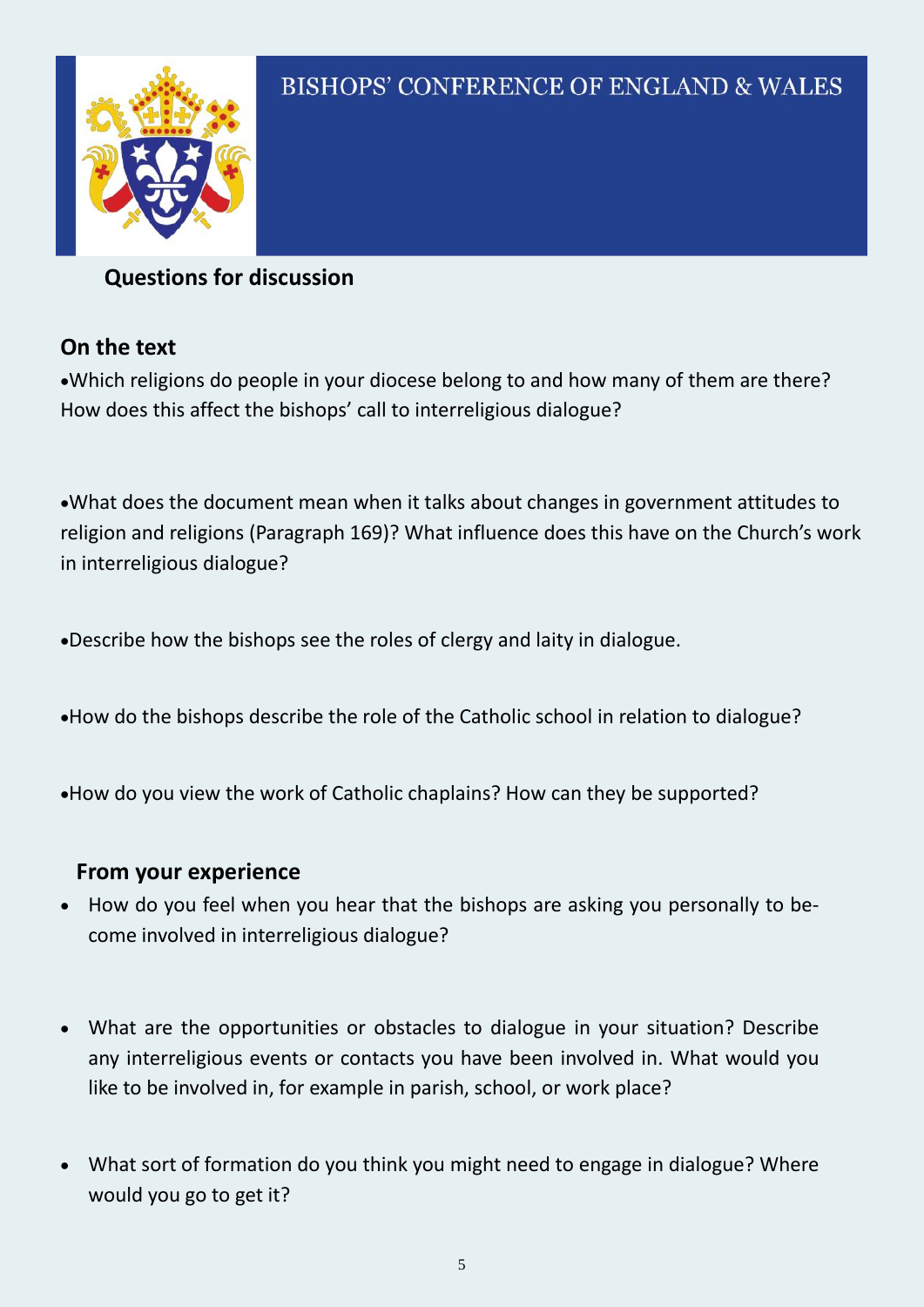

What opportunities for interreligious dialogue and formation are there for students and staff in your local Catholic school? How might you influence this?

### **Ideas for Action**

### **To begin with:**

Develop neighbourly relations with members of other religions in your area, seeking opportunities to share meals and events, and greeting people with the greetings used in their religion.

Once you have got to know someone of another religion, talk to them about their culture and faith, and share some thoughts on yours.

Use books, the media and the Internet to find out about other religions, especially at the time of their festivals – bidding prayers might be a good time for this.

Pray for local communities of other religions.

Find out where local places of worship are. Ask a neighbour or acquaintance if he/she will take you to visit their place of worship; invite them to visit yours.

Ask your parish priest if he will invite the Diocesan Coordinator to offer an introductory talk and discussion about dialogue to a parish meeting, or invite local faith council representatives to talk at an occasion in the parish or school. Ask your parish priest to invite the Diocesan Interreligious Coordinator to speak and lead a discussion on dialogue at a parish meeting. Invite local faith council representatives to speak in the parish or school. Find out if the school takes pupils to visit places of worship of other religions in your area and offer help in organising visits.